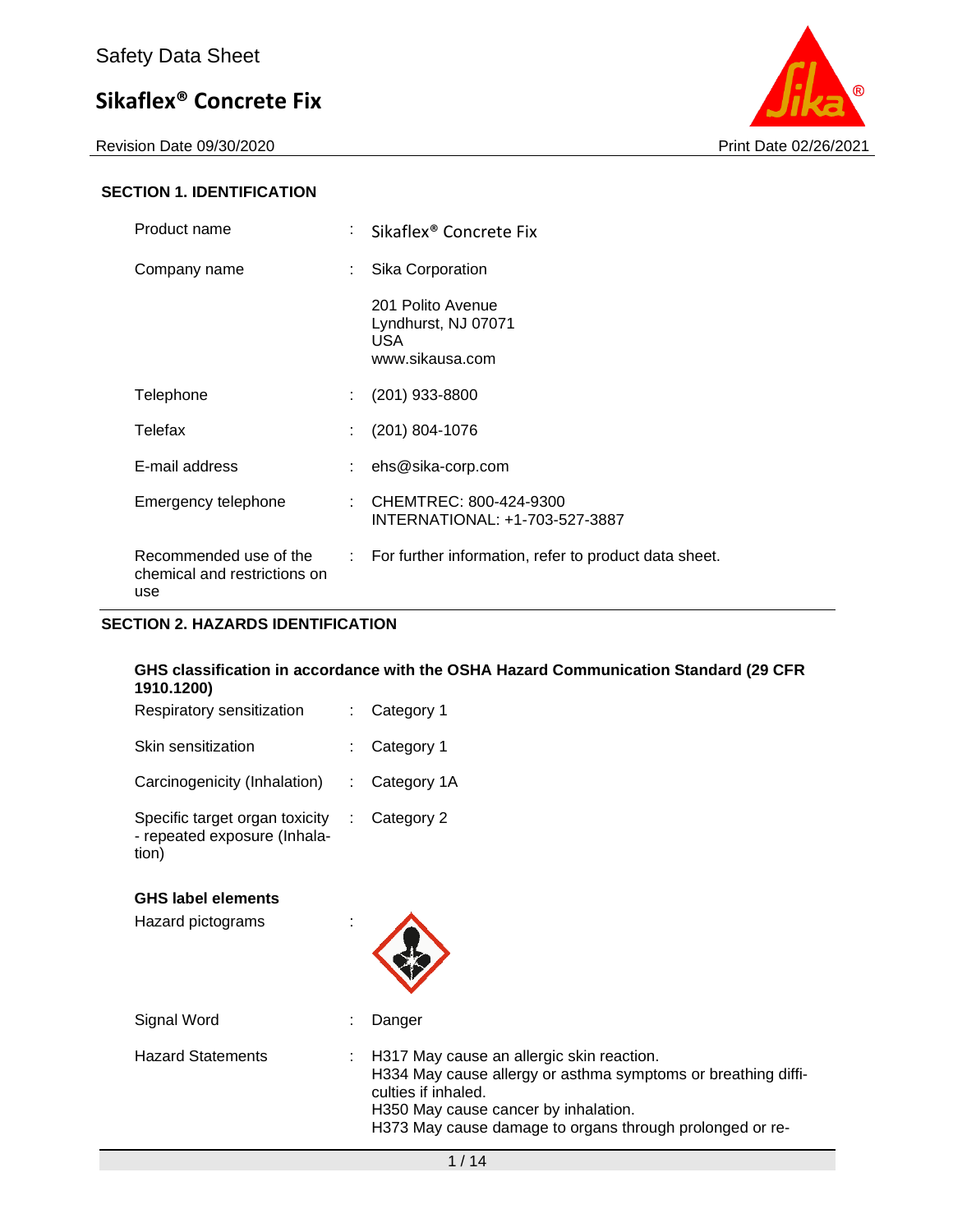Revision Date 09/30/2020 Print Date 02/26/2021



peated exposure if inhaled. Precautionary Statements : P101 If medical advice is needed, have product container or label at hand. P102 Keep out of reach of children. P103 Read label before use. **Prevention:**  P201 Obtain special instructions before use. P202 Do not handle until all safety precautions have been read and understood. P260 Do not breathe dust/ fume/ gas/ mist/ vapors/ spray. P272 Contaminated work clothing must not be allowed out of the workplace. P280 Wear protective gloves/ protective clothing/ eye protection/ face protection. P284 Wear respiratory protection. **Response:**  P302 + P352 IF ON SKIN: Wash with plenty of soap and water. P304 + P340 IF INHALED: Remove person to fresh air and keep comfortable for breathing. P308 + P313 IF exposed or concerned: Get medical advice/ attention. P333 + P313 If skin irritation or rash occurs: Get medical advice/ attention. P362 + P364 Take off contaminated clothing and wash it before reuse. **Storage:**  P405 Store locked up. **Disposal:**  P501 Dispose of contents/ container to an approved waste disposal plant.

#### **Additional Labeling**

There are no ingredients with unknown acute toxicity used in a mixture at a concentration >= 1%.

#### **Other hazards**

Intentional misuse by deliberate concentration and inhalation of vapor may be harmful or fatal.

#### **SECTION 3. COMPOSITION/INFORMATION ON INGREDIENTS**

#### **Mixtures**

#### **Components**

| Chemical name | CAS-No.   | Classification                                                 | Concentra-     |
|---------------|-----------|----------------------------------------------------------------|----------------|
|               |           |                                                                | tion $(% w/w)$ |
| xylene        | 1330-20-7 | Flam. Lig. 3; H226<br>Acute Tox. 4; H332<br>Acute Tox. 4; H312 | $>= 1 - 5$     |
|               |           | Skin Irrit. 2; H315                                            |                |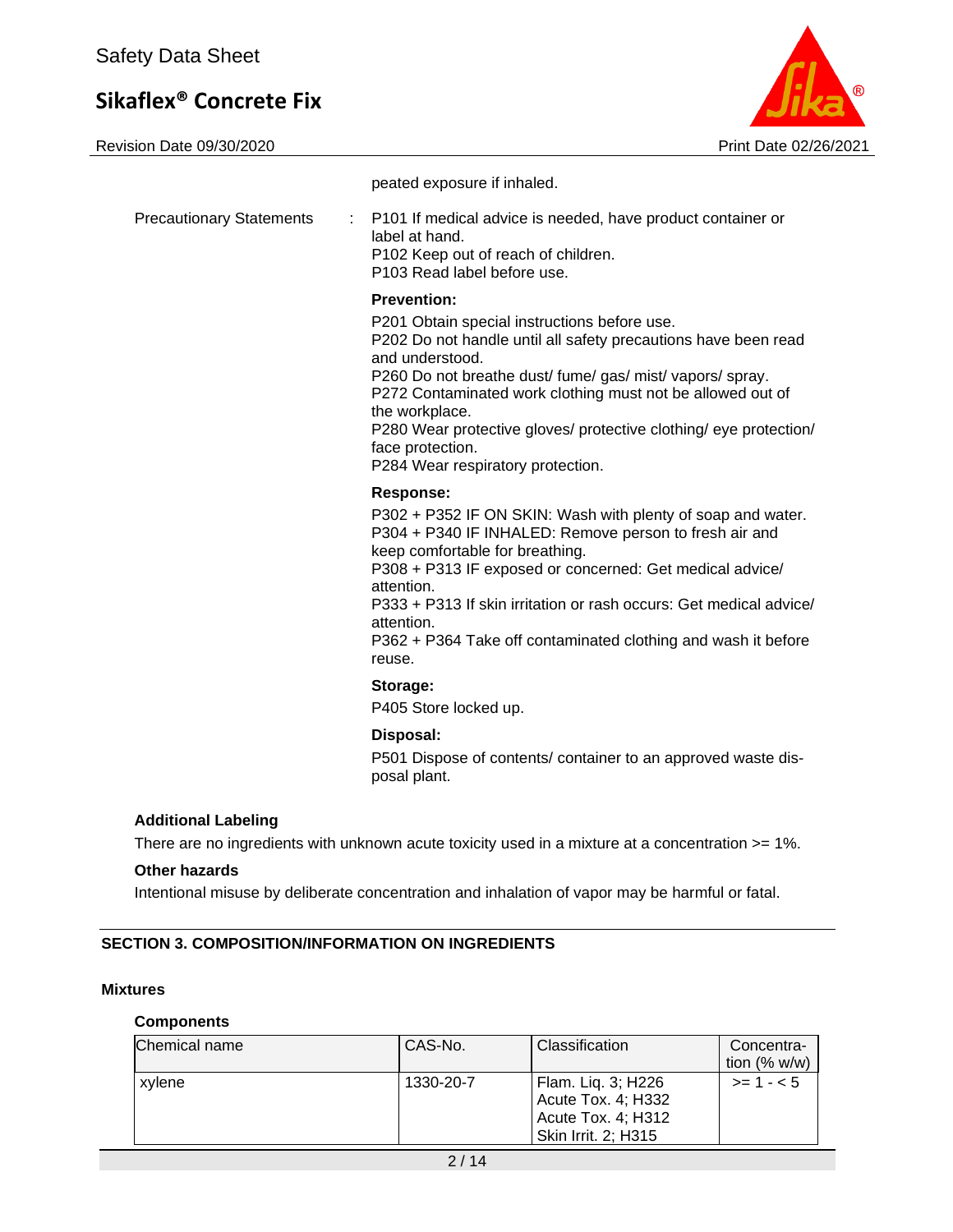Revision Date 09/30/2020 Print Date 02/26/2021



|                                     |            | Eye Irrit. 2A; H319<br><b>STOT SE 3; H335</b><br><b>STOT RE 2; H373</b><br>Asp. Tox. 1; H304                                                                      |                |
|-------------------------------------|------------|-------------------------------------------------------------------------------------------------------------------------------------------------------------------|----------------|
| Quartz (SiO2)                       | 14808-60-7 | Carc. 1A; H350i<br><b>STOT RE 1; H372</b><br><b>STOT SE 3; H335</b>                                                                                               | $>= 0.1 - 1.1$ |
| ethylbenzene                        | 100-41-4   | Flam. Lig. 2; H225<br>Acute Tox. 4; H332<br>Carc. 2; H351<br><b>STOT RE 2; H373</b><br>Asp. Tox. 1; H304<br>Eye Irrit. 2A; H319                                   | $>= 0.1 - < 1$ |
| aromatic polyisocyanate             | 53317-61-6 | Eye Irrit. 2A; H319<br>Skin Sens. 1; H317                                                                                                                         | $>= 0.1 - 1$   |
| 4,4'-methylenediphenyl diisocyanate | 101-68-8   | Acute Tox. 4; H332<br>Skin Irrit. 2; H315<br>Eye Irrit. 2B; H320<br>Resp. Sens. 1; H334<br><b>Skin Sens. 1; H317</b><br>STOT SE 3; H335<br><b>STOT RE 2; H373</b> | $>= 0.1 - 1.1$ |

Actual concentration is withheld as a trade secret

### **SECTION 4. FIRST AID MEASURES**

| General advice                                                    |    | Move out of dangerous area.<br>Consult a physician.<br>Show this material safety data sheet to the doctor in attend-<br>ance.                                                                                                                       |
|-------------------------------------------------------------------|----|-----------------------------------------------------------------------------------------------------------------------------------------------------------------------------------------------------------------------------------------------------|
| If inhaled                                                        | ÷. | Move to fresh air.<br>Consult a physician after significant exposure.                                                                                                                                                                               |
| In case of skin contact                                           |    | Take off contaminated clothing and shoes immediately.<br>Wash off with soap and plenty of water.<br>If symptoms persist, call a physician.                                                                                                          |
| In case of eye contact                                            |    | Remove contact lenses.<br>Keep eye wide open while rinsing.<br>If eye irritation persists, consult a specialist.                                                                                                                                    |
| If swallowed                                                      |    | : Clean mouth with water and drink afterwards plenty of water.<br>Do not induce vomiting without medical advice.<br>Do not give milk or alcoholic beverages.<br>Never give anything by mouth to an unconscious person.<br>Obtain medical attention. |
| Most important symptoms<br>and effects, both acute and<br>delayed | t. | Asthmatic appearance<br>Allergic reactions<br>sensitizing effects<br>May cause an allergic skin reaction.<br>May cause allergy or asthma symptoms or breathing difficul-                                                                            |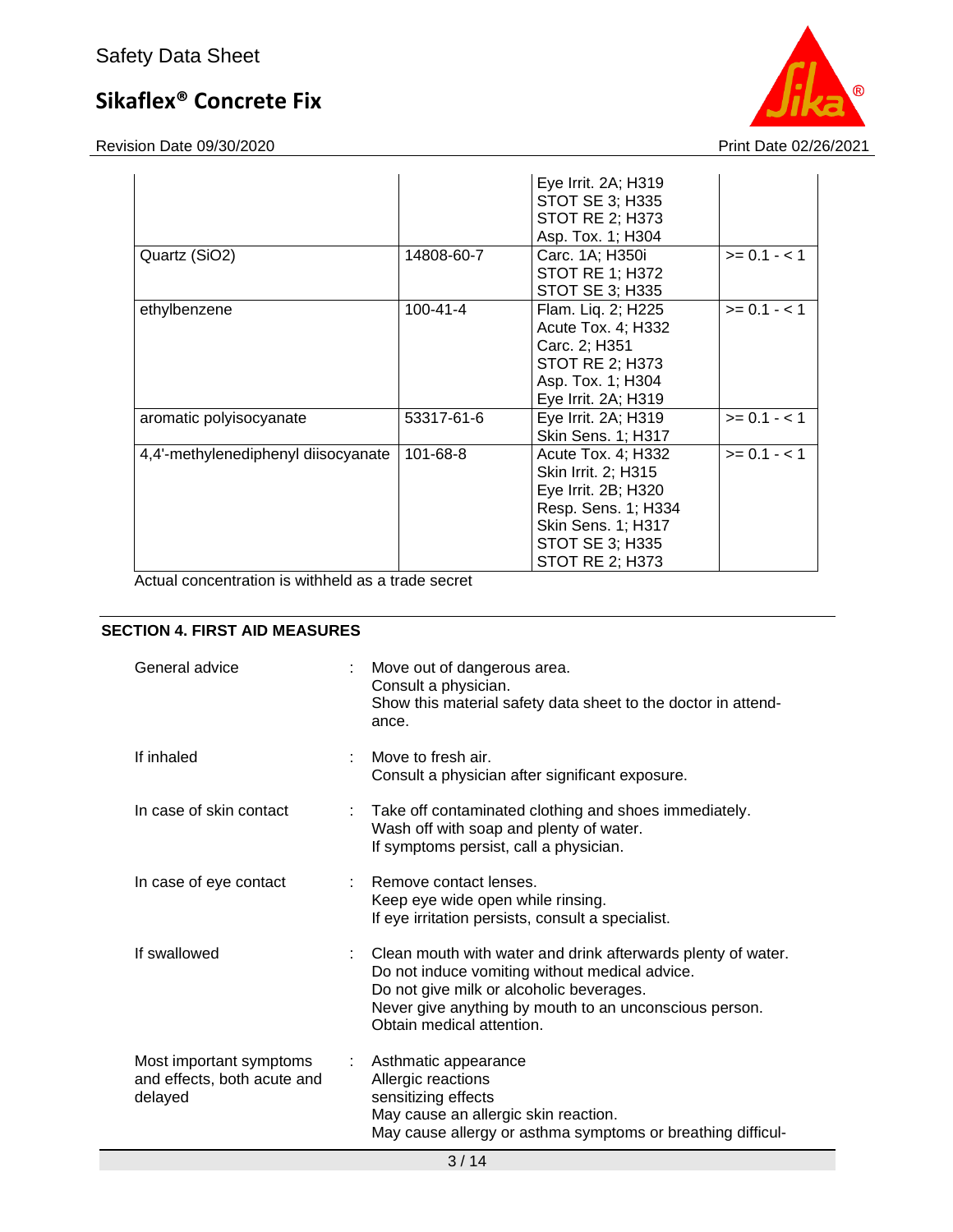Revision Date 09/30/2020 Print Date 02/26/2021



|                                                     |   | ties if inhaled.<br>May cause cancer by inhalation.<br>May cause damage to organs through prolonged or repeated<br>exposure if inhaled.                                                                                       |
|-----------------------------------------------------|---|-------------------------------------------------------------------------------------------------------------------------------------------------------------------------------------------------------------------------------|
| Notes to physician                                  |   | Treat symptomatically.                                                                                                                                                                                                        |
| <b>SECTION 5. FIRE-FIGHTING MEASURES</b>            |   |                                                                                                                                                                                                                               |
| Suitable extinguishing media                        | ÷ | Use extinguishing measures that are appropriate to local cir-<br>cumstances and the surrounding environment.                                                                                                                  |
| Further information                                 |   | Collect contaminated fire extinguishing water separately. This<br>must not be discharged into drains.<br>Fire residues and contaminated fire extinguishing water must<br>be disposed of in accordance with local regulations. |
| Special protective equipment :<br>for fire-fighters |   | In the event of fire, wear self-contained breathing apparatus.                                                                                                                                                                |

## **SECTION 6. ACCIDENTAL RELEASE MEASURES**

| Personal precautions, protec-<br>tive equipment and emer-<br>gency procedures |    | Use personal protective equipment.<br>Deny access to unprotected persons.                                                                                      |
|-------------------------------------------------------------------------------|----|----------------------------------------------------------------------------------------------------------------------------------------------------------------|
| Environmental precautions                                                     | t. | Do not flush into surface water or sanitary sewer system.<br>Local authorities should be advised if significant spillages<br>cannot be contained.              |
| Methods and materials for<br>containment and cleaning up                      |    | Soak up with inert absorbent material (e.g. sand, silica gel,<br>acid binder, universal binder, sawdust).<br>Keep in suitable, closed containers for disposal. |

### **SECTION 7. HANDLING AND STORAGE**

| Advice on protection against :<br>fire and explosion | Normal measures for preventive fire protection.                                                                                                                                                                                                                                                                                                                                                                                                                                                                                               |
|------------------------------------------------------|-----------------------------------------------------------------------------------------------------------------------------------------------------------------------------------------------------------------------------------------------------------------------------------------------------------------------------------------------------------------------------------------------------------------------------------------------------------------------------------------------------------------------------------------------|
| Advice on safe handling                              | Avoid exceeding the given occupational exposure limits (see<br>section 8).<br>Do not get in eyes, on skin, or on clothing.<br>For personal protection see section 8.<br>Persons with a history of skin sensitization problems or asth-<br>ma, allergies, chronic or recurrent respiratory disease should<br>not be employed in any process in which this mixture is being<br>used.<br>Smoking, eating and drinking should be prohibited in the ap-<br>plication area.<br>Follow standard hygiene measures when handling chemical<br>products. |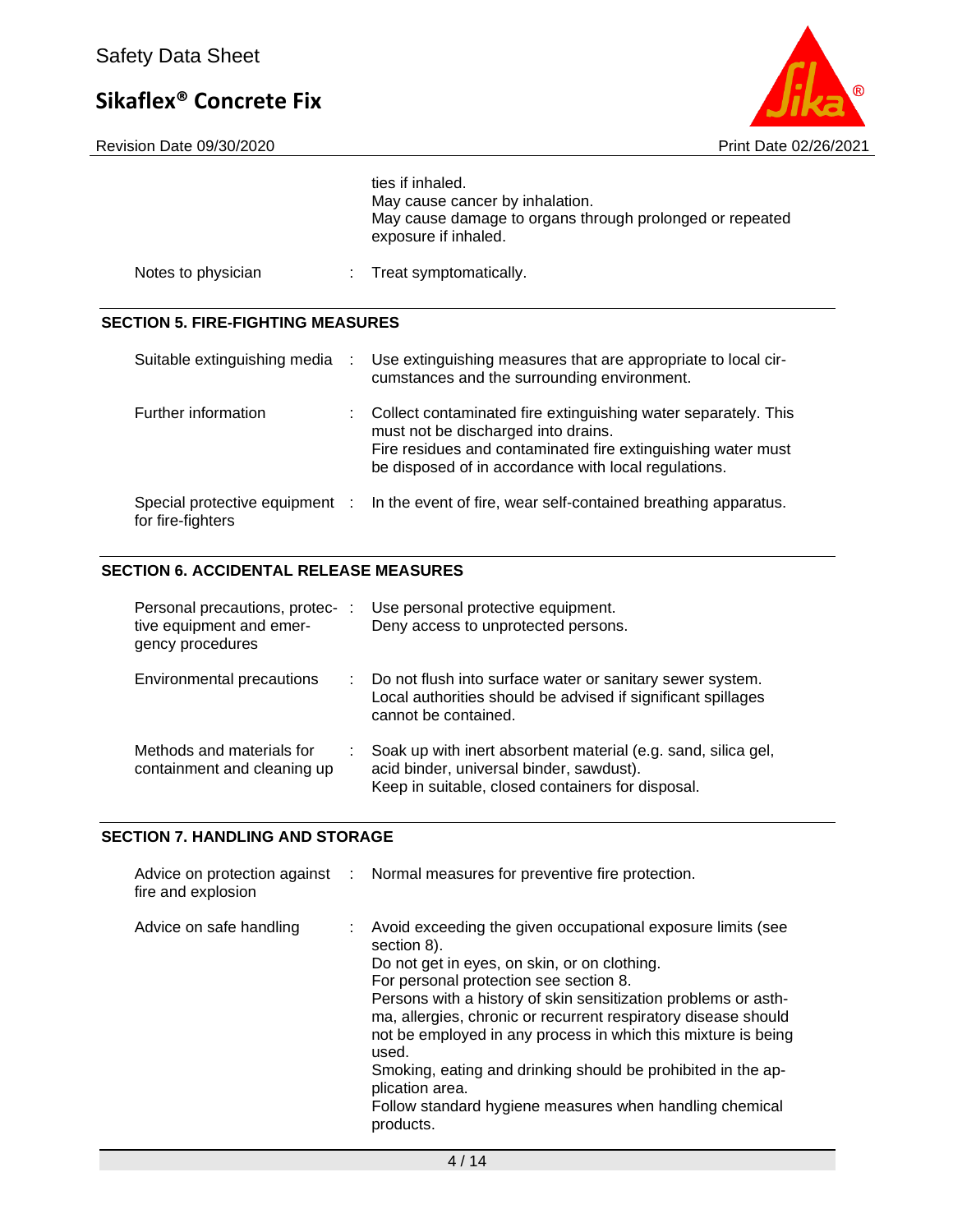Revision Date 09/30/2020 **Print Date 02/26/2021** 



Conditions for safe storage : Store in original container. Keep container tightly closed in a dry and well-ventilated place. Observe label precautions. Store in accordance with local regulations.

#### **SECTION 8. EXPOSURE CONTROLS/PERSONAL PROTECTION**

| Components    | CAS-No.    | Value type    | Control parame-    | <b>Basis</b> |
|---------------|------------|---------------|--------------------|--------------|
|               |            | (Form of      | ters / Permissible |              |
|               |            | exposure)     | concentration      |              |
| xylene        | 1330-20-7  | <b>TWA</b>    | 100 ppm            | OSHA Z-1     |
|               |            |               | 435 mg/m3          |              |
|               |            | <b>TWA</b>    | $100$ ppm          | OSHA Z-1     |
|               |            |               | 435 mg/m3          |              |
|               |            | <b>TWA</b>    | 100 ppm            | <b>ACGIH</b> |
|               |            | <b>STEL</b>   | 150 ppm            | <b>ACGIH</b> |
|               |            | <b>STEL</b>   | 150 ppm            | OSHA P0      |
|               |            |               | 655 mg/m3          |              |
|               |            | <b>TWA</b>    | $100$ ppm          | OSHA P0      |
|               |            |               | 435 mg/m3          |              |
| Quartz (SiO2) | 14808-60-7 | TWA (Res-     | $0.025$ mg/m3      | <b>ACGIH</b> |
|               |            | pirable par-  |                    |              |
|               |            | ticulate mat- |                    |              |
|               |            | ter)          |                    |              |
|               |            | TWA (Res-     | $0.05$ mg/m3       | OSHA Z-1     |
|               |            | pirable dust) |                    |              |
|               |            | TWA (respir-  | 10 mg/m3 /         | OSHA Z-3     |
|               |            | able)         | %SiO2+2            |              |
|               |            | TWA (respir-  | 250 mppcf /        | OSHA Z-3     |
|               |            | able)         | %SiO2+5            |              |
|               |            | TWA (respir-  | $0.1$ mg/m $3$     | OSHA P0      |
|               |            | able dust     |                    |              |
|               |            | fraction)     |                    |              |
|               |            | TWA (Res-     | 0.025 mg/m3        | <b>ACGIH</b> |
|               |            | pirable par-  | (Silica)           |              |
|               |            | ticulate mat- |                    |              |
|               |            | ter)          |                    |              |
|               |            | TWA (respir-  | $0.1$ mg/m $3$     | OSHA P0      |
|               |            | able dust     |                    |              |
|               |            | fraction)     |                    |              |
|               |            | TWA (Res-     | $0.025$ mg/m3      | <b>ACGIH</b> |
|               |            | pirable par-  |                    |              |
|               |            | ticulate mat- |                    |              |
|               |            | ter)          |                    |              |
|               |            | TWA (Res-     | $0.025$ mg/m3      | <b>ACGIH</b> |
|               |            | pirable par-  | (Silica)           |              |
|               |            | ticulate mat- |                    |              |
|               |            | ter)          |                    |              |
|               |            |               |                    |              |

### **Ingredients with workplace control parameters**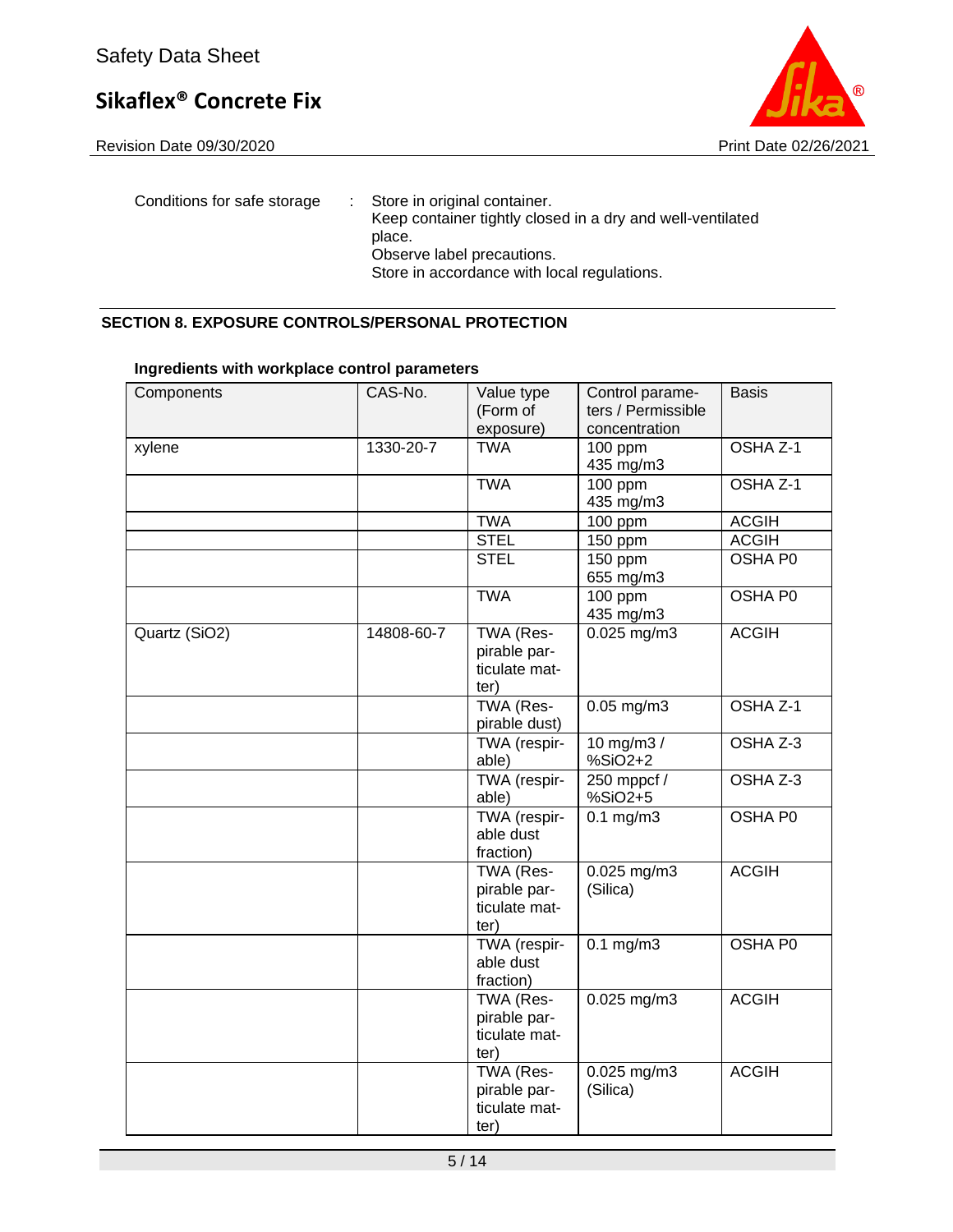Revision Date 09/30/2020 Print Date 02/26/2021

| ethylbenzene                             | $100 - 41 - 4$ | <b>TWA</b>  | $100$ ppm<br>435 mg/m3       | OSHA Z-1     |
|------------------------------------------|----------------|-------------|------------------------------|--------------|
|                                          |                | <b>TWA</b>  | $100$ ppm<br>435 mg/m3       | OSHA P0      |
|                                          |                | <b>STEL</b> | $125$ ppm<br>545 mg/m3       | OSHA P0      |
| 4,4'-methylenediphenyl diiso-<br>cyanate | 101-68-8       | <b>TWA</b>  | 0.005 ppm                    | <b>ACGIH</b> |
|                                          |                | С           | $0.02$ ppm<br>$0.2$ mg/m $3$ | OSHA Z-1     |
|                                          |                | C           | $0.02$ ppm<br>$0.2$ mg/m $3$ | OSHA P0      |

The above constituents are the only constituents of the product which have a PEL, TLV or other recommended exposure limit. At this time, the other constituents have no known exposure limits.

| <b>Engineering measures</b>   |   | Use of adequate ventilation should be sufficient to control<br>worker exposure to airborne contaminants. If the use of this<br>product generates dust, fumes, gas, vapor or mist, use pro-<br>cess enclosures, local exhaust ventilation or other engineer-<br>ing controls to keep worker exposure below any recommend-<br>ed or statutory limits. |
|-------------------------------|---|-----------------------------------------------------------------------------------------------------------------------------------------------------------------------------------------------------------------------------------------------------------------------------------------------------------------------------------------------------|
| Personal protective equipment |   |                                                                                                                                                                                                                                                                                                                                                     |
| Respiratory protection        |   | Use a properly fitted NIOSH approved air-purifying or air-fed<br>respirator complying with an approved standard if a risk as-<br>sessment indicates this is necessary.                                                                                                                                                                              |
|                               |   | The filter class for the respirator must be suitable for the max-<br>imum expected contaminant concentration<br>(gas/vapor/aerosol/particulates) that may arise when han-<br>dling the product. If this concentration is exceeded, self-<br>contained breathing apparatus must be used.                                                             |
| Hand protection               |   | Chemical-resistant, impervious gloves complying with an<br>approved standard should be worn at all times when handling<br>chemical products if a risk assessment indicates this is nec-<br>essary.                                                                                                                                                  |
| Eye protection                |   | Safety eyewear complying with an approved standard should<br>be used when a risk assessment indicates this is necessary.                                                                                                                                                                                                                            |
| Skin and body protection      | ÷ | Choose body protection in relation to its type, to the concen-<br>tration and amount of dangerous substances, and to the spe-<br>cific work-place.                                                                                                                                                                                                  |
| Hygiene measures              |   | Avoid contact with skin, eyes and clothing.<br>Wash hands before breaks and immediately after handling<br>the product.<br>Remove contaminated clothing and protective equipment<br>before entering eating areas.<br>Wash thoroughly after handling.                                                                                                 |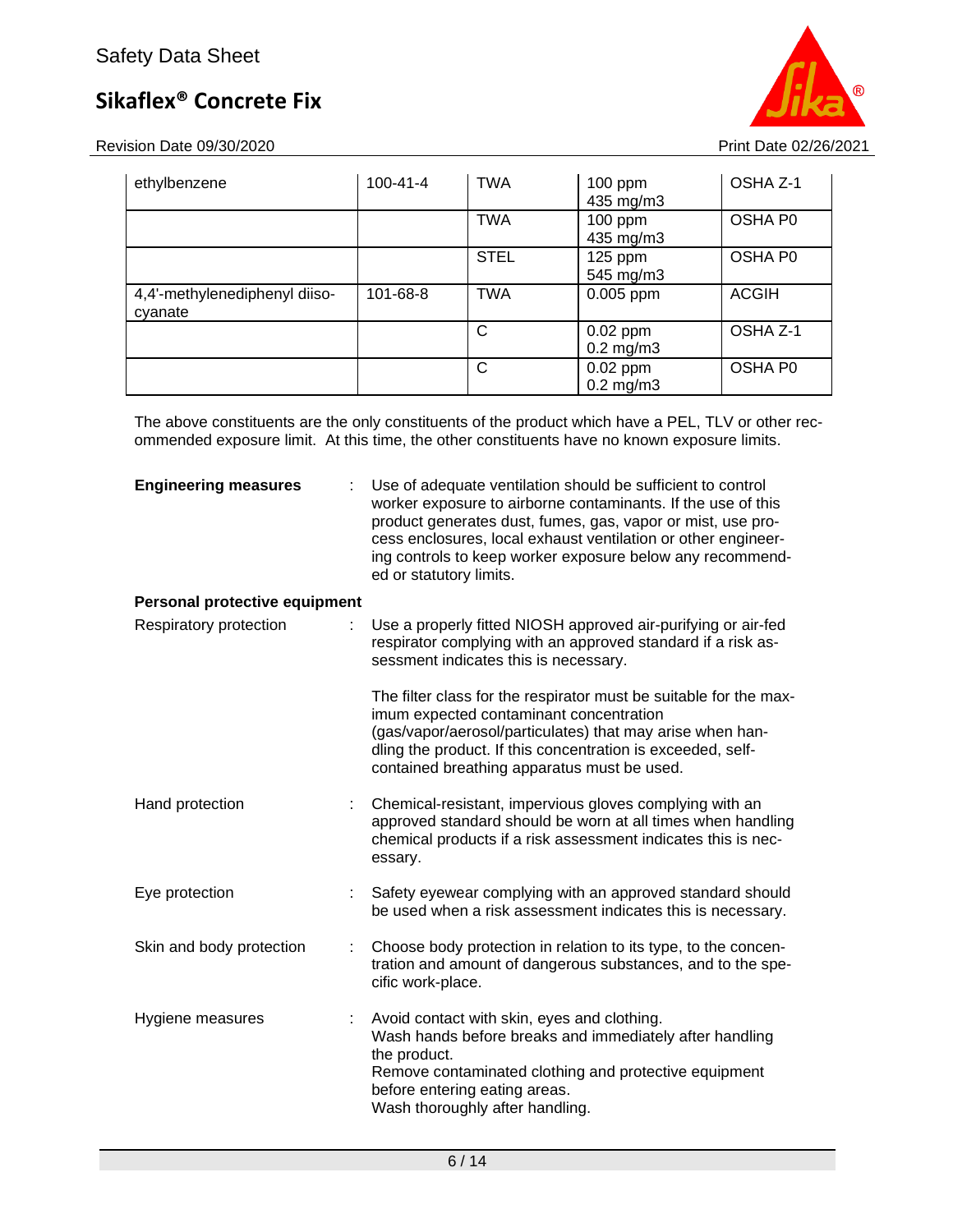Revision Date 09/30/2020 Print Date 02/26/2021



## **SECTION 9. PHYSICAL AND CHEMICAL PROPERTIES**

| Appearance                                                              |                                                  | ÷  | paste                          |
|-------------------------------------------------------------------------|--------------------------------------------------|----|--------------------------------|
| Color                                                                   |                                                  | t  | various                        |
| Odor                                                                    |                                                  | ÷  | aromatic                       |
| <b>Odor Threshold</b>                                                   |                                                  | ÷  | No data available              |
| рH                                                                      |                                                  | ÷  | Not applicable                 |
| Melting point/range / Freezing :<br>point                               |                                                  |    | No data available              |
|                                                                         | Boiling point/boiling range                      | ÷. | No data available              |
|                                                                         | Flash point                                      | ÷  | Not applicable                 |
| Evaporation rate                                                        |                                                  | ÷  | No data available              |
|                                                                         | Flammability (solid, gas)                        | ÷. | No data available              |
| Upper explosion limit / Upper : No data available<br>flammability limit |                                                  |    |                                |
| Lower explosion limit / Lower : No data available<br>flammability limit |                                                  |    |                                |
| Vapor pressure                                                          |                                                  | ÷  | $0.01$ hpa                     |
| Relative vapor density                                                  |                                                  | ÷  | No data available              |
| Density                                                                 |                                                  | ÷  | ca. 1.51 g/cm3 (73 °F / 23 °C) |
|                                                                         | Solubility(ies)<br>Water solubility              | ÷  | insoluble                      |
|                                                                         | Solubility in other solvents : No data available |    |                                |
| Partition coefficient: n-<br>octanol/water<br>Autoignition temperature  |                                                  | ÷  | No data available              |
|                                                                         |                                                  |    | No data available              |
| Decomposition temperature                                               |                                                  | ÷  | No data available              |
|                                                                         | Viscosity<br>Viscosity, dynamic                  | ÷  | No data available              |
|                                                                         | Viscosity, kinematic                             | t. | $> 20.5$ mm2/s                 |
|                                                                         | <b>Explosive properties</b>                      |    | No data available              |
| Oxidizing properties                                                    |                                                  | ÷  | No data available              |
|                                                                         |                                                  |    |                                |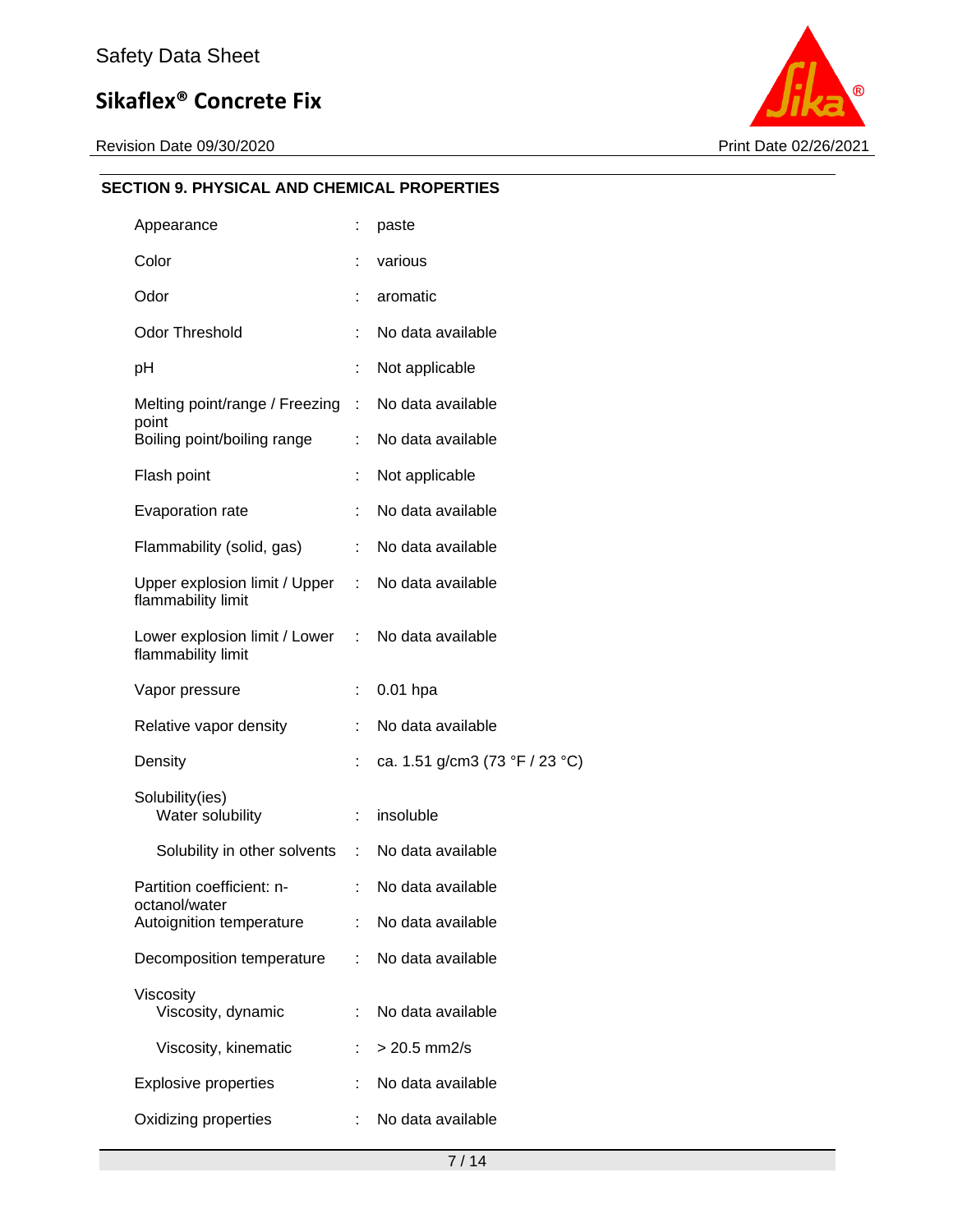

Revision Date 09/30/2020 Print Date 02/26/2021

Volatile organic compounds (VOC) content : 37 g/l

### **SECTION 10. STABILITY AND REACTIVITY**

| Reactivity                          | ÷ | No dangerous reaction known under conditions of normal use.                   |
|-------------------------------------|---|-------------------------------------------------------------------------------|
| Chemical stability                  |   | The product is chemically stable.                                             |
| tions                               |   | Possibility of hazardous reac- : Stable under recommended storage conditions. |
| Conditions to avoid                 |   | : No data available                                                           |
| Incompatible materials              |   | No data available                                                             |
| Hazardous decomposition<br>products | ÷ | No decomposition if stored and applied as directed.                           |

### **SECTION 11. TOXICOLOGICAL INFORMATION**

#### **Acute toxicity**

Not classified based on available information.

#### **Components:**

| xylene:                              |    |                                                                                              |  |  |  |
|--------------------------------------|----|----------------------------------------------------------------------------------------------|--|--|--|
| Acute oral toxicity                  | ÷. | LD50 Oral (Rat): 3,523 mg/kg                                                                 |  |  |  |
| Acute dermal toxicity                | t. | LD50 Dermal (Rabbit): 1,700 mg/kg                                                            |  |  |  |
| ethylbenzene:                        |    |                                                                                              |  |  |  |
| Acute oral toxicity                  | t. | LD50 Oral (Rat): 3,500 mg/kg                                                                 |  |  |  |
| Acute dermal toxicity                | t. | LD50 Dermal (Rabbit): 5,510 mg/kg                                                            |  |  |  |
| aromatic polyisocyanate:             |    |                                                                                              |  |  |  |
| Acute oral toxicity                  | ÷. | LD50 Oral (Rat): $> 5,000$ mg/kg                                                             |  |  |  |
| 4,4'-methylenediphenyl diisocyanate: |    |                                                                                              |  |  |  |
| Acute inhalation toxicity            |    | : Acute toxicity estimate: 1.5 mg/l<br>Test atmosphere: dust/mist<br>Method: Expert judgment |  |  |  |

#### **Skin corrosion/irritation**

Not classified based on available information.

### **Serious eye damage/eye irritation**

Not classified based on available information.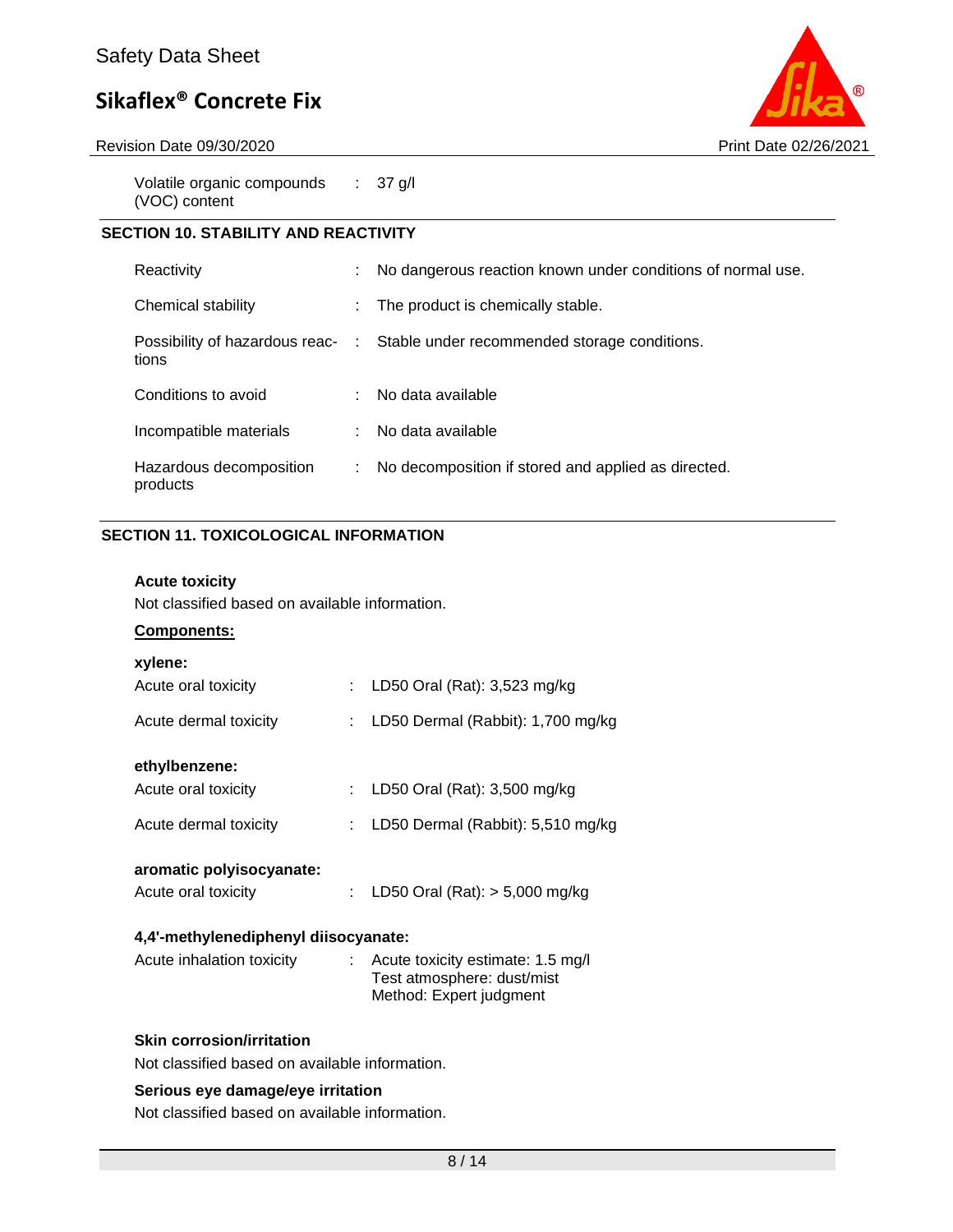Revision Date 09/30/2020 Print Date 02/26/2021



### **Respiratory or skin sensitization**

## **Skin sensitization**

May cause an allergic skin reaction.

#### **Respiratory sensitization**

May cause allergy or asthma symptoms or breathing difficulties if inhaled.

#### **Germ cell mutagenicity**

Not classified based on available information.

#### **Carcinogenicity**

May cause cancer by inhalation.

| <b>IARC</b> | Group 1: Carcinogenic to humans<br>Quartz (SiO2)<br>(Silica dust, crystalline)                             | 14808-60-7 |  |  |
|-------------|------------------------------------------------------------------------------------------------------------|------------|--|--|
|             | Group 2B: Possibly carcinogenic to humans<br>titanium dioxide<br>Group 2B: Possibly carcinogenic to humans | 13463-67-7 |  |  |
|             | Carbon black                                                                                               | 1333-86-4  |  |  |
|             | Group 2B: Possibly carcinogenic to humans<br>ethylbenzene                                                  | 100-41-4   |  |  |
| <b>OSHA</b> | OSHA specifically regulated carcinogen<br>Quartz (SiO2)<br>(crystalline silica)                            | 14808-60-7 |  |  |
| <b>NTP</b>  | Known to be human carcinogen<br>Quartz (SiO2)<br>(Silica, Crystalline (Respirable Size))                   | 14808-60-7 |  |  |

#### **Reproductive toxicity**

Not classified based on available information.

#### **STOT-single exposure**

Not classified based on available information.

#### **STOT-repeated exposure**

May cause damage to organs through prolonged or repeated exposure if inhaled. Once sensitized, a severe allergic reaction may occur when subsequently exposed to very low levels.

#### **Aspiration toxicity**

Not classified based on available information.

#### **Further information**

#### **Product:**

Remarks : Carbon black (1333-86-4) Animal Toxicity: Rat, oral, duration 2 year Effect: no tumors

> Mouse, oral, duration 2 years Effect: no tumors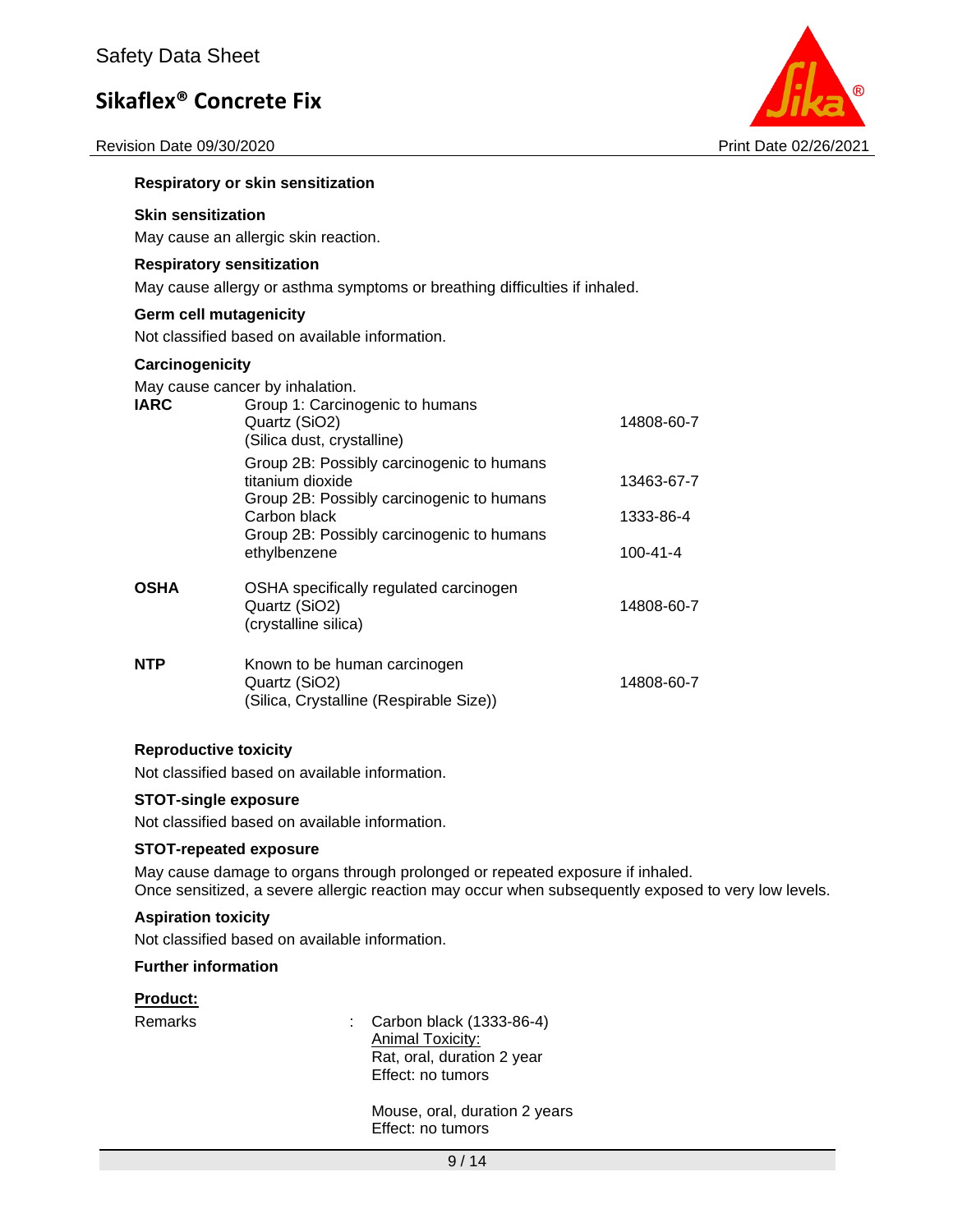Revision Date 09/30/2020 **Print Date 02/26/2021** Print Date 02/26/2021



Mouse, dermal, duration 18 months Effect: no skin tumors Rat, inhalation, duration 2 years Target organ: lungs Effect: inflammation, fibrosis, tumors Note: Tumors in the rat lung are considered to be related to the "particle overload phenomenon" rather than to a specific chemical effect of carbon black itself in the lung. These effects in rats have been reported in many studies on other poorly soluble inorganic particles and appear to be rat specific. Tumors have not been observed in other species (i.e., mouse and hamster) for carbon black or other poorly soluble particles under similar circumstances and study conditions. Mortality studies (human data): A study on carbon black production workers in the UK (Sorahan, 2001) found an increased risk of lung cancer in two of the five plant studied; however, the increase was not related to the dose of carbon black. Thus, the authors did not consider the increased risk in lung cancer to be due to carbon black exposure. A German study of carbon black workers at one plant (Morfeld, 2006; Buechte, 2006) found a similar increase in lung cancer risk but, like the Sorohan, 2001 (UK study) found no association with carbon black exposure. A large US study of 18 plants showed a reduction in lung cancer risk in carbon black production workers (DEll, 2006). Based upon these studies, the February 2006 Working Group at the International Agency for Research on Cancer (IARC) concluded that the human evidence for carcinogenicity was inadequate (IARC, 2010). Since the IARC evaluation of carbon black, Sorahan and Harrington (2007) have re-analyzed the UK study data using an alternative exposure hypothesis and found a positive association with carbon black exposure in two of the five plants. The same exposure hypothesis was applied by Morfeld and McCunney (2009) to the German cohort; in contrast, they found no association between carbon black exposure and lung cancer risk and, thus, no support for the alternative exposure hypothesis used by Sorahan and Harrington. Overall, as a result of these detailed investigations, no causative link between carbon black exposure and cancer risk in humans has been demonstrated. **IARC CANCER CLASSIFICATION:** In 2006 IARC re-affirmed

its 1995 finding that there is "inadequate evidence" from human health studies to assess whether carbon black causes cancer in humans. IARC concluded that there is "sufficient evidence" in experimental animal studies for the carcinogenicity of carbon black. IARC's overall evaluation is that carbon black is "possibly carcinogenic to humans" (Group 2B)". This conclusion was based on IARC's guidelines, which generally require such a classification if one species exhibits carcinogenicity in two or more animal studies (IARC, 2010).

Solvent extracts of carbon black were used in one study of rats in which skin tumors were found after dermal application and several studies of mice in which sarcomas were found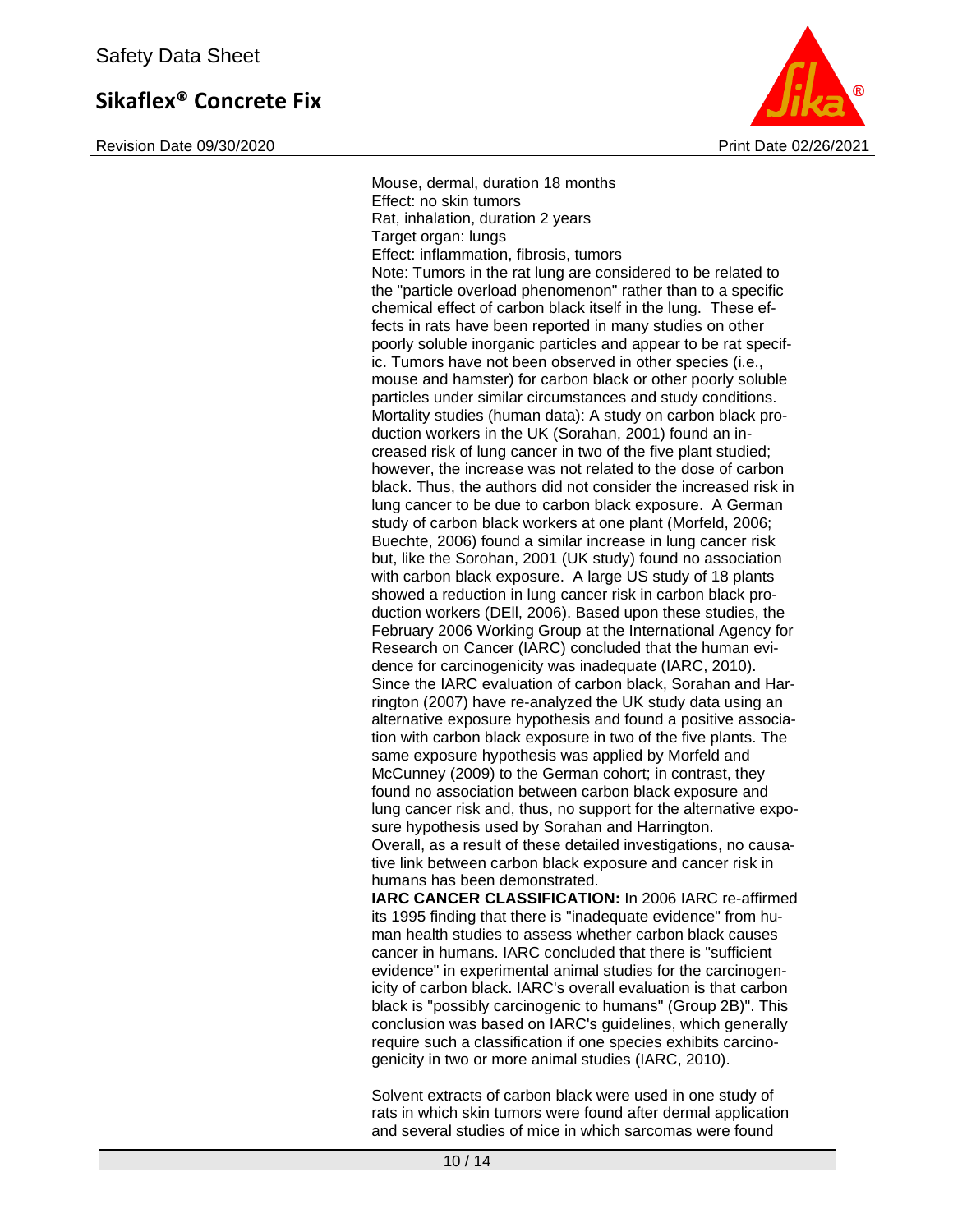Revision Date 09/30/2020 **Print Date 02/26/2021** Print Date 02/26/2021



following subcutaneous injection. IARC concluded that there was "sufficient evidence" that carbon black extracts can cause cancer in animals (Group 2B).

**ICGIH CANCER CLASSIFICATION:** Confirmed Animal Carcinogen with Unknown Relevance to Humans (Category A3 Carcinogen).

**ASSESSMENT:** Applying the guidelines of self-classification under the Globally Harmonized System of Classification and Labeling of Chemicals, carbon black is not classified as a carcinogen. Lung tumors are induced in rats as a result of repeated exposure to inert, poorly soluble particles like carbon black and other poorly soluble particles. Rats tumors are a result of a secondary non-genotoxic mechanism that has questionable relevance for classification in humans. In support of this opinion, the CLP Guidance for Specific Target Organ Toxicity - Repeated Exposure (STOT-RE), cites lung overload under mechanisms not relevant to humans. Human health studies show that exposure to carbon black does not increase the risk to carcinogenicity.

#### Titanium dioxide (13463-67-7)

In lifetime inhalation studies of rats, airborne respirable-size titanium dioxide particles have shown to cause an increase in lung tumors at concentrations associated with substantial particle lung burdens and consequential pulmonary overload and inflammation. The potential for these adverse health effects appears to be closely related to the particle size and the amount of the exposed surface area that comes into contact with the lung. However, tests with other laboratory animals such as mice and hamsters, indicate that rats are significantly more susceptible to the pulmonary overload and inflammation that causes lung cancer. Epidemiological studies do not suggest an increased risk of cancer in humans from occupational exposure to titanium dioxide. Titanium dioxide has been characterized by IARC as possibly carcinogenic to humans (Group 2B) through inhalation (not ingestion). It has not been characterized as a potential carcinogen by either NTP or OSHA.

Quartz (14808-60-7): This classification is relevant when exposed to Quartz (silicon dioxide) in dust or powder form only, including cured product that is subject to sanding, grinding, cutting, or other surface preparation activities.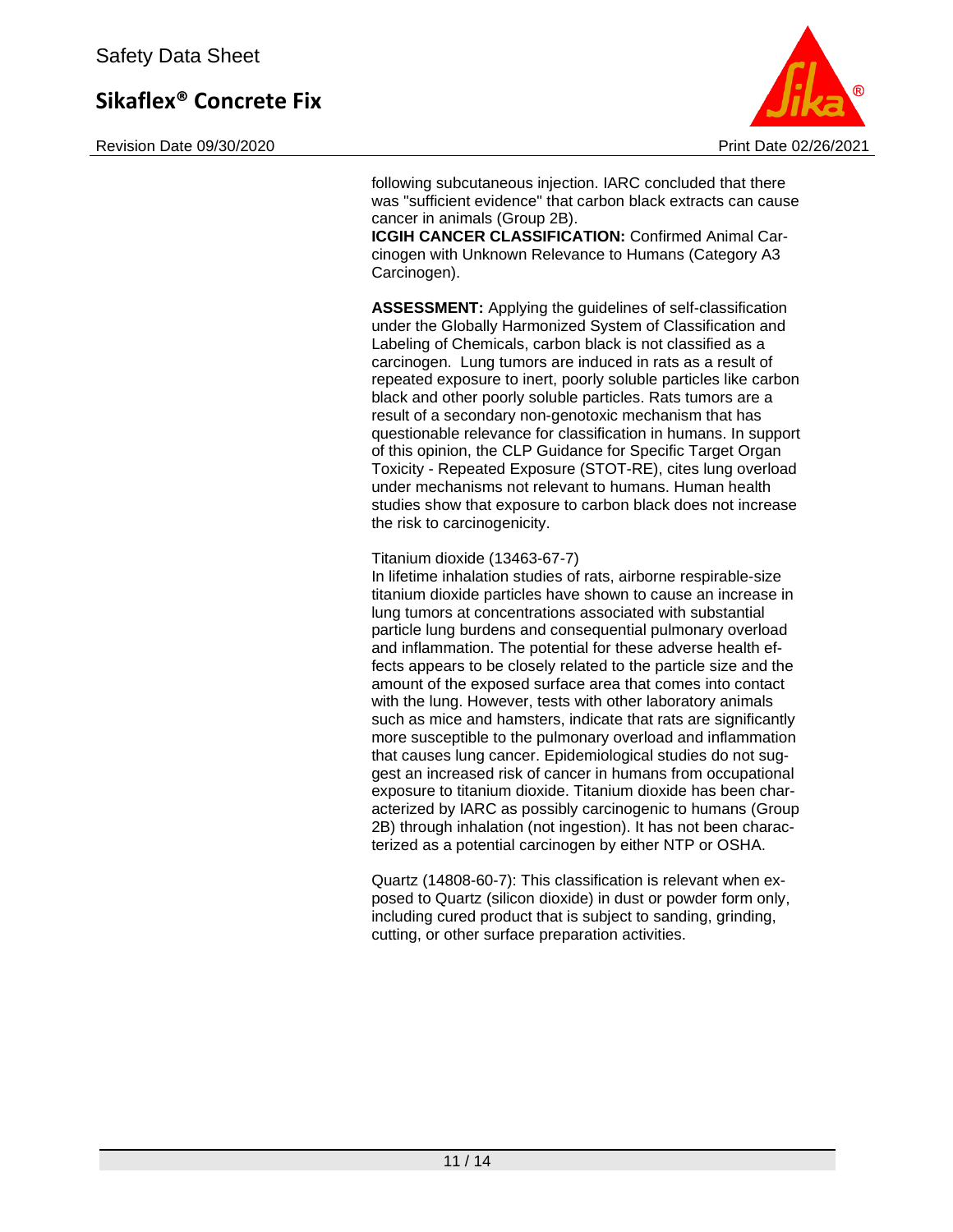**SECTION 12. ECOLOGICAL INFORMATION**

Revision Date 09/30/2020 **Print Date 02/26/2021** 



| <b>Ecotoxicity</b>                                             |                                                                                                                                                                                                    |
|----------------------------------------------------------------|----------------------------------------------------------------------------------------------------------------------------------------------------------------------------------------------------|
| <b>Components:</b>                                             |                                                                                                                                                                                                    |
| ethylbenzene:                                                  |                                                                                                                                                                                                    |
| <b>Persistence and degradability</b><br>No data available      |                                                                                                                                                                                                    |
| <b>Bioaccumulative potential</b><br>No data available          |                                                                                                                                                                                                    |
| <b>Mobility in soil</b><br>No data available                   |                                                                                                                                                                                                    |
| Other adverse effects                                          |                                                                                                                                                                                                    |
| <b>Product:</b><br>Additional ecological infor-<br>÷<br>mation | Do not empty into drains; dispose of this material and its con-<br>tainer in a safe way.<br>Avoid dispersal of spilled material and runoff and contact with<br>soil, waterways, drains and sewers. |

#### **SECTION 13. DISPOSAL CONSIDERATIONS**

| <b>Disposal methods</b> |  |                                                                                                                                                                                                                             |  |  |
|-------------------------|--|-----------------------------------------------------------------------------------------------------------------------------------------------------------------------------------------------------------------------------|--|--|
| Waste from residues     |  | Disposal of this product, solutions and any by-products should<br>at all times comply with the requirements of environmental<br>protection and waste disposal legislation and any regional<br>local authority requirements. |  |  |
| Contaminated packaging  |  | Empty containers should be taken to an approved waste han-<br>dling site for recycling or disposal.                                                                                                                         |  |  |

#### **SECTION 14. TRANSPORT INFORMATION**

#### **International Regulations**

**IATA-DGR** Not regulated as a dangerous good

#### **IMDG-Code**

Not regulated as a dangerous good

### **Domestic regulation**

**49 CFR**

Not regulated as a dangerous good

## **SECTION 15. REGULATORY INFORMATION**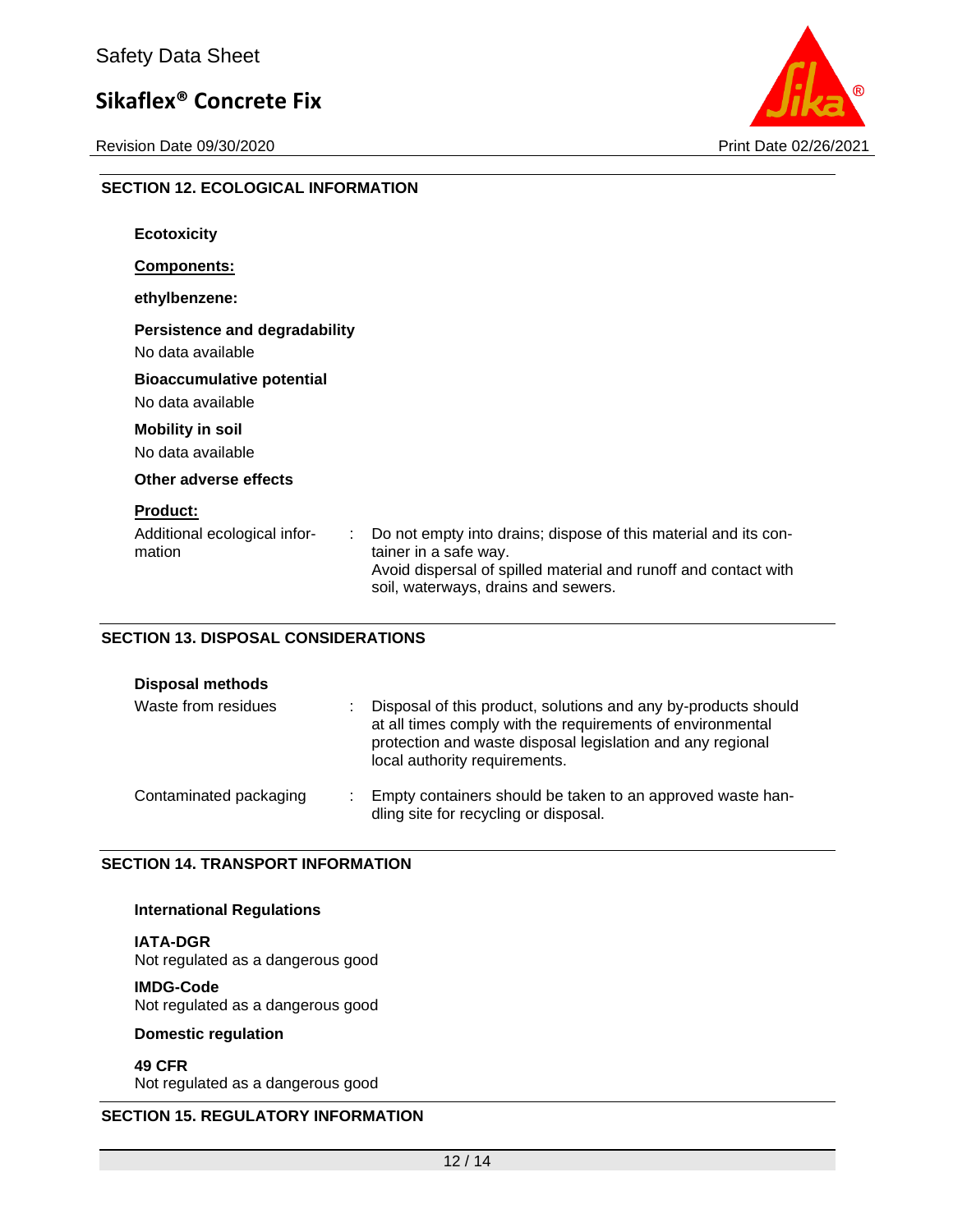

| <b>TSCA list</b>                                                                                                                                        | exemption.                                                                                           | TSCA Inventory or are in compliance with a TSCA Inventory                                         | : All chemical substances in this product are either listed on the |  |  |
|---------------------------------------------------------------------------------------------------------------------------------------------------------|------------------------------------------------------------------------------------------------------|---------------------------------------------------------------------------------------------------|--------------------------------------------------------------------|--|--|
| <b>EPCRA - Emergency Planning and Community Right-to-Know</b>                                                                                           |                                                                                                      |                                                                                                   |                                                                    |  |  |
|                                                                                                                                                         | <b>CERCLA Reportable Quantity</b><br>This material does not contain any components with a CERCLA RQ. |                                                                                                   |                                                                    |  |  |
| <b>SARA 304 Extremely Hazardous Substances Reportable Quantity</b><br>This material does not contain any components with a section 304 EHS RQ.          |                                                                                                      |                                                                                                   |                                                                    |  |  |
| <b>SARA 302 Extremely Hazardous Substances Threshold Planning Quantity</b><br>This material does not contain any components with a section 302 EHS TPQ. |                                                                                                      |                                                                                                   |                                                                    |  |  |
| SARA 311/312 Hazards                                                                                                                                    | $\sim$<br>Carcinogenicity                                                                            | Respiratory or skin sensitization<br>Specific target organ toxicity (single or repeated exposure) |                                                                    |  |  |
| <b>SARA 313</b>                                                                                                                                         |                                                                                                      | tablished by SARA Title III, Section 313:                                                         | The following components are subject to reporting levels es-       |  |  |
|                                                                                                                                                         | xylene                                                                                               | 1330-20-7                                                                                         | $>= 1 - 5%$                                                        |  |  |
|                                                                                                                                                         | ethylbenzene                                                                                         | 100-41-4                                                                                          | $>= 0.1 - 1\%$                                                     |  |  |
| <b>Clean Air Act</b><br>The following chemical(s) are listed as HAP under the U.S. Clean Air Act, Section 112 (40 CFR 61):                              |                                                                                                      |                                                                                                   |                                                                    |  |  |
| xylene                                                                                                                                                  | 1330-20-7                                                                                            |                                                                                                   | $>= 1 - 5\%$                                                       |  |  |
| <b>California Prop 65</b>                                                                                                                               | Æ.                                                                                                   | <b>WARNING:</b> Cancer and Reproductive Harm -<br>www.P65Warnings.ca.gov                          |                                                                    |  |  |

## **SECTION 16. OTHER INFORMATION**

| : USA. ACGIH Threshold Limit Values (TLV)                                               |
|-----------------------------------------------------------------------------------------|
| USA. OSHA - TABLE Z-1 Limits for Air Contaminants -<br>1910.1000                        |
| : USA. Occupational Exposure Limits (OSHA) - Table Z-1 Lim-<br>its for Air Contaminants |
| : USA. Occupational Exposure Limits (OSHA) - Table Z-3 Min-<br>eral Dusts               |
| : 8-hour, time-weighted average                                                         |
| : Short-term exposure limit                                                             |
| : 8-hour time weighted average                                                          |
| : Short-term exposure limit                                                             |
| $\therefore$ Ceiling limit                                                              |
| : 8-hour time weighted average                                                          |
| Ceiling                                                                                 |
| : 8-hour time weighted average                                                          |
| <b>Full text of other abbreviations</b>                                                 |